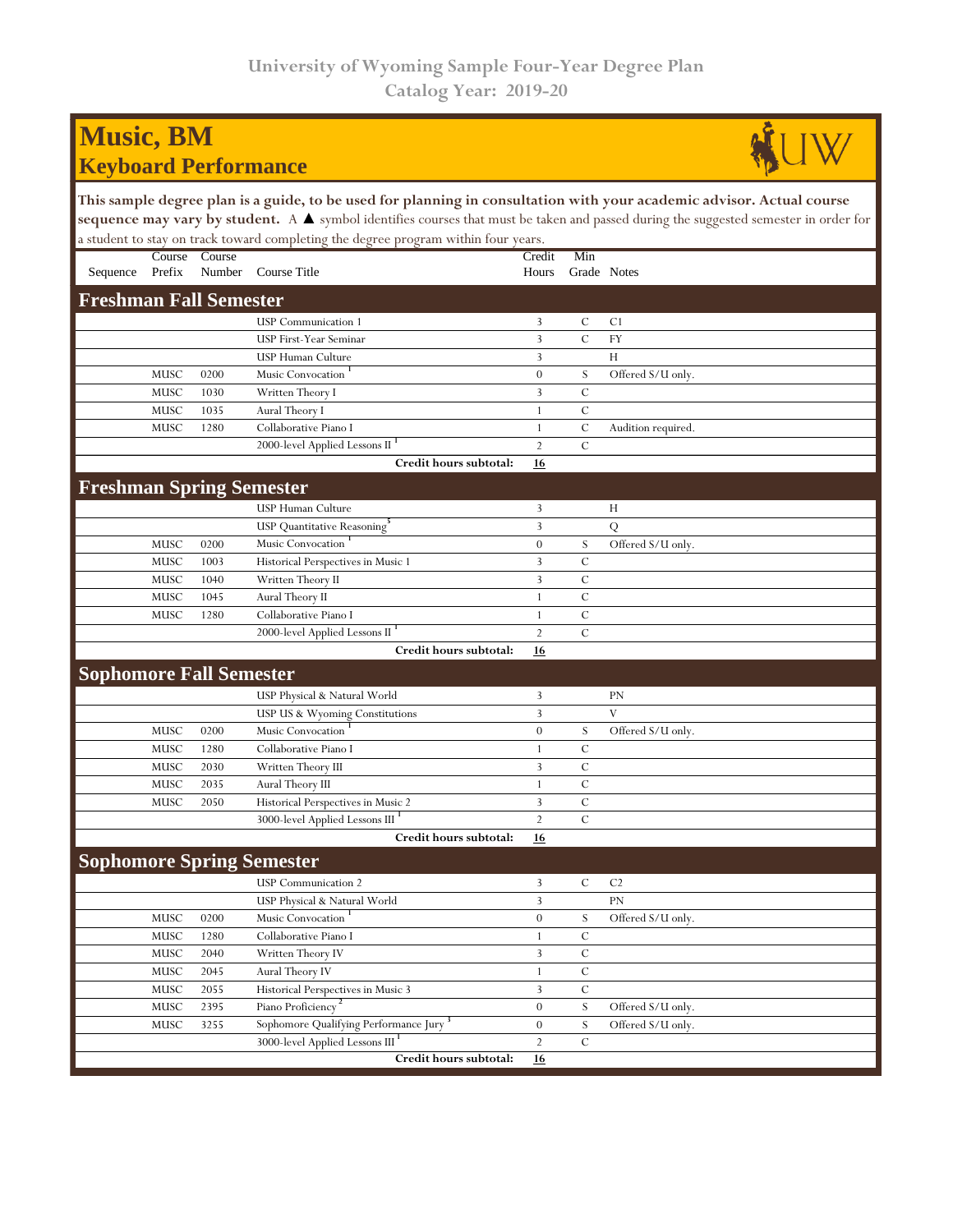| <b>Music, BM</b><br><b>Keyboard Performance</b> |             |        |                                       |                |               |                           |  |  |
|-------------------------------------------------|-------------|--------|---------------------------------------|----------------|---------------|---------------------------|--|--|
|                                                 |             |        |                                       |                |               |                           |  |  |
|                                                 | Course      | Course |                                       | Credit         | Min           |                           |  |  |
| Sequence                                        | Prefix      | Number | Course Title                          | Hours          | Grade Notes   |                           |  |  |
| <b>Junior Fall Semester</b>                     |             |        |                                       |                |               |                           |  |  |
|                                                 | MUSC        | 0200   | Music Convocation                     | $\theta$       | S             | Offered S/U only.         |  |  |
|                                                 | MUSC        | 3280   | Collaborative Piano II                | $\mathbf{1}$   | $\mathcal{C}$ |                           |  |  |
|                                                 | MUSC        | ***    | <b>Upper Division Music Electives</b> | 6              |               |                           |  |  |
|                                                 | MUSC        | 4070   | Conducting                            | 3              | $\mathcal{C}$ |                           |  |  |
|                                                 | MUSC        | 4600   | Keyboard Pedagogy <sup>6</sup>        | $\overline{2}$ | $\mathcal{C}$ | Offered alternating years |  |  |
|                                                 |             |        | 4000-level Applied Lessons IV         | $\overline{2}$ | $\mathbf C$   |                           |  |  |
|                                                 |             |        | Credit hours subtotal:                | 14             |               |                           |  |  |
| <b>Junior Spring Semester</b>                   |             |        |                                       |                |               |                           |  |  |
|                                                 |             |        | A&S Core Global Awareness             | 3              |               | ASG; recommend MUSC 3015  |  |  |
|                                                 | MUSC        | 0200   | Music Convocation                     | $\theta$       | S             | Offered S/U only.         |  |  |
|                                                 | <b>MUSC</b> | 3280   | Collaborative Piano II                | $\mathbf{1}$   | $\mathcal{C}$ |                           |  |  |
|                                                 | MUSC        | 3500   | Junior Recital                        | $\theta$       | S             | Offered S/U only.         |  |  |
|                                                 |             |        | 4000-level Applied Lessons IV         | $\overline{2}$ | $\mathcal{C}$ |                           |  |  |
|                                                 |             |        | <b>Upper Division Music Elective</b>  | 5              | $\mathcal{C}$ |                           |  |  |
|                                                 |             |        | Elective                              | 3              |               |                           |  |  |
|                                                 |             |        | Credit hours subtotal:                | 14             |               |                           |  |  |
| <b>Senior Fall Semester</b>                     |             |        |                                       |                |               |                           |  |  |
|                                                 |             |        | <b>USP</b> Communication 3            | 3              | $\mathcal{C}$ |                           |  |  |
|                                                 | MUSC        | 0200   | Music Convocation                     | $\theta$       | S             | Offered S/U only.         |  |  |
|                                                 | MUSC        | 3280   | Collaborative Piano II                | $\mathbf{1}$   | $\mathcal{C}$ |                           |  |  |
|                                                 | <b>MUSC</b> | 4040   | Composition                           | $\overline{2}$ | $\mathcal{C}$ |                           |  |  |
|                                                 | MUSC        | 4650   | Keyboard Literature'                  | 3              | $\mathcal{C}$ | Offered alternating years |  |  |
|                                                 |             |        | 5000-level Applied Lessons IV         | $\overline{2}$ | $\mathbf C$   |                           |  |  |
|                                                 |             |        | Upper Division Music Elective         | $\overline{3}$ | $\mathcal{C}$ |                           |  |  |
|                                                 |             |        | Credit hours subtotal:                | 14             |               |                           |  |  |
| <b>Senior Spring Semester</b>                   |             |        |                                       |                |               |                           |  |  |
|                                                 |             |        | A&S Core Diversity in the US          | 3              |               | ASD; recommend MUSC 4315  |  |  |
|                                                 | <b>MUSC</b> | 0200   | Music Convocation                     | $\theta$       | S             | Offered S/U only.         |  |  |
|                                                 | MUSC        | 3280   | Collaborative Piano II                | $\mathbf{1}$   | $\mathcal{C}$ |                           |  |  |
|                                                 | MUSC        | 4590   | Senior Recital                        | $\overline{2}$ | $\mathcal{C}$ |                           |  |  |
|                                                 |             |        | 5000-level Applied Lessons IV         | $\overline{2}$ | $\mathcal{C}$ |                           |  |  |
|                                                 |             |        | <b>Upper Division Music Elective</b>  | 3              | $\mathcal{C}$ |                           |  |  |
|                                                 |             |        | Elective                              | 3              |               |                           |  |  |
|                                                 |             |        | Credit hours subtotal:                | 14             |               |                           |  |  |
|                                                 |             |        | <b>TOTAL CREDIT HOURS</b>             | 120            |               |                           |  |  |

This sample degree plan is a guide for course work in the major. • Course sequencing may need to be altered if ACT, SAT or Math Placement scores require a student to take pre-college courses before taking required math or English courses. • Not all courses are offered every semester and some electives may have prerequisites. Students should review course descriptions in the University Catalog and consult with their academic advisor to plan accordingly.

## **University of Wyoming requirements:**

Students must have a minimum cumulative GPA of 2.0 to graduate. • Students must complete 42 hours of upper division (3000-level or above) coursework, 30 of which must be from the University of Wyoming. • Courses must be taken for a letter grade unless offered only for S/U. • University Studies Program (USP) Human Culture (H) and Physical & Natural World (PN) courses must be taken outside of the major subject, but can be cross-listed with the major.